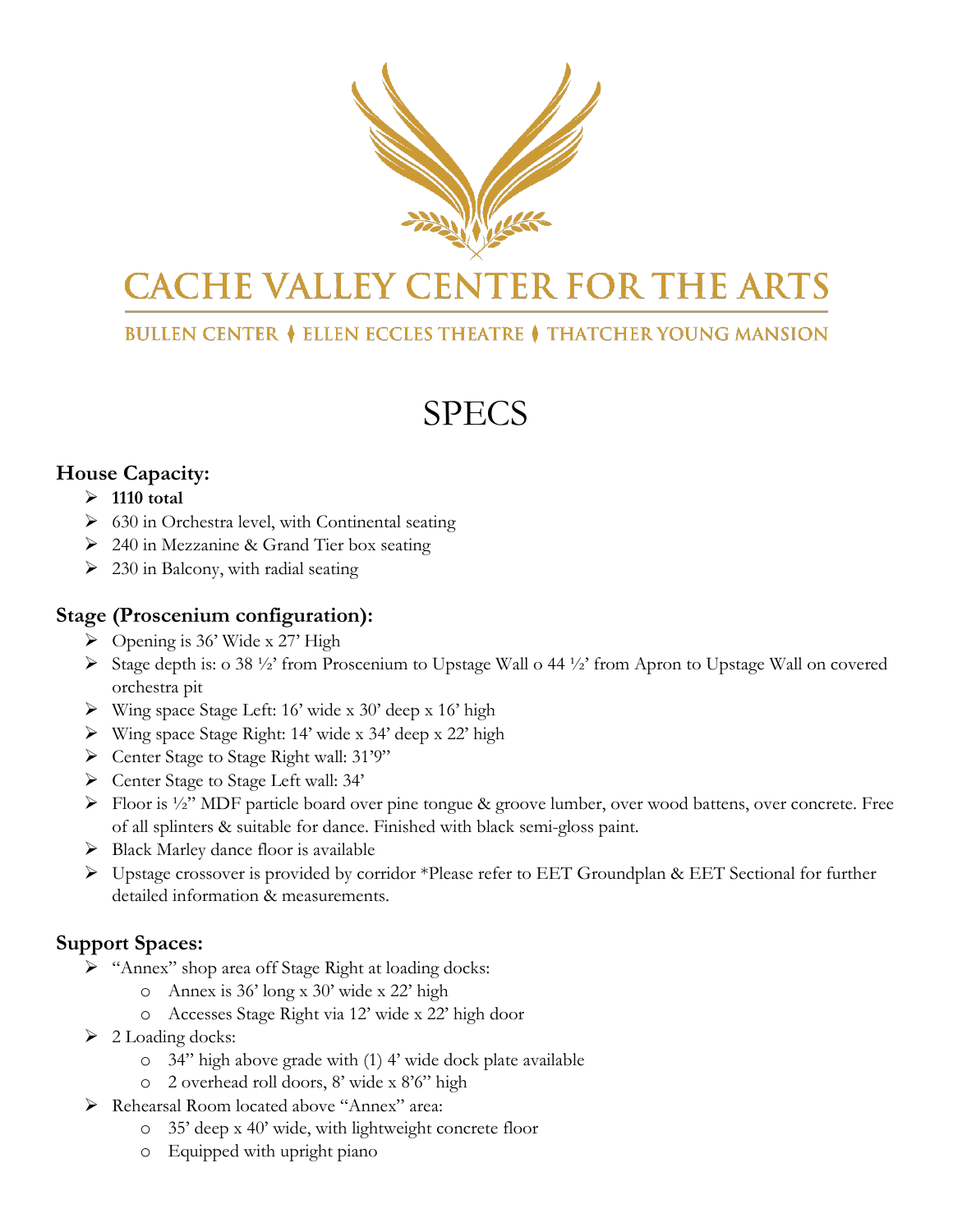- Orchestra Pit located below the Stage & Apron:
	- o 7' below stage.
	- o Pit's 3 levels total 22' deep x 35' wide & will accommodate approx. 40 musicians
	- o Equipped with 50 Wenger chairs, 65 Wenger music stands, 50 music stand lights, conductor's stand, conductor's podium & stool
	- o Wall between Orchestra Pit & Green Room may be removed & pit becomes 45' deep.
- Green room located outside Orchestra Pit:
	- o 21' deep x 22' wide
	- o Furnished & carpeted, include refrigerator, microwave, and stage camera feed via television monitor.
- > Laundry Room:
	- o Located in basement level, with 2 washers, 2 dryers & utility sink.
- Wardrobe Room:
	- o Located in basement level outside elevator
	- o 24' wide x 32' deep
- $\triangleright$  Wig & Makeup room
	- o Located in basement level, 10' long x 14' wide
- Elevator to all floors backstage:
	- o Opening is 4' wide x 7' high
	- o Inside is 8' deep x 5'9" wide x 7'7" high

### **Dressing Rooms:**

- All dressing rooms equipped with sinks, mirrors, costume racks, & intercom paging/program audio feed.
- > Basement Level:
	- o 4 single/double rooms
	- o 2 chorus rooms:
		- **Female accommodates 16**
		- Male accommodates 12
		- Both have showers, toilets, mirrors, makeup light bars, counter & storage space
- $\triangleright$  Stage Level:
	- o 2 "Star" double rooms with all amenities
- $\triangleright$  Upper Level:
	- o 5 single/double rooms

### **Fly System:**

- Single-purchase counterweight fly system
- $\geq$  40 battens, 6" on center, 134 pounds with distributed WLL of 1350 pounds
- $\triangleright$  5 battens (#2, 10, 17, 24, 32) are dedicated electrics
- $\triangleright$  Maximum total capacity of arbors is 1350 pounds
- $\geq 13,900$  pounds of total counter weight is available
- Purchase lines are  $\frac{3}{4}$  double braid dacron over polyester
- $\triangleright$  Maxim high trim for all battens in 60' from stage
- $\triangleright$  Full working, walkable Grid is 66' above stage
- Fly Rail is operated 25' above stage on Stage Left \*Please refer to EET Lineset Schedule for measurements & Standard House Hang